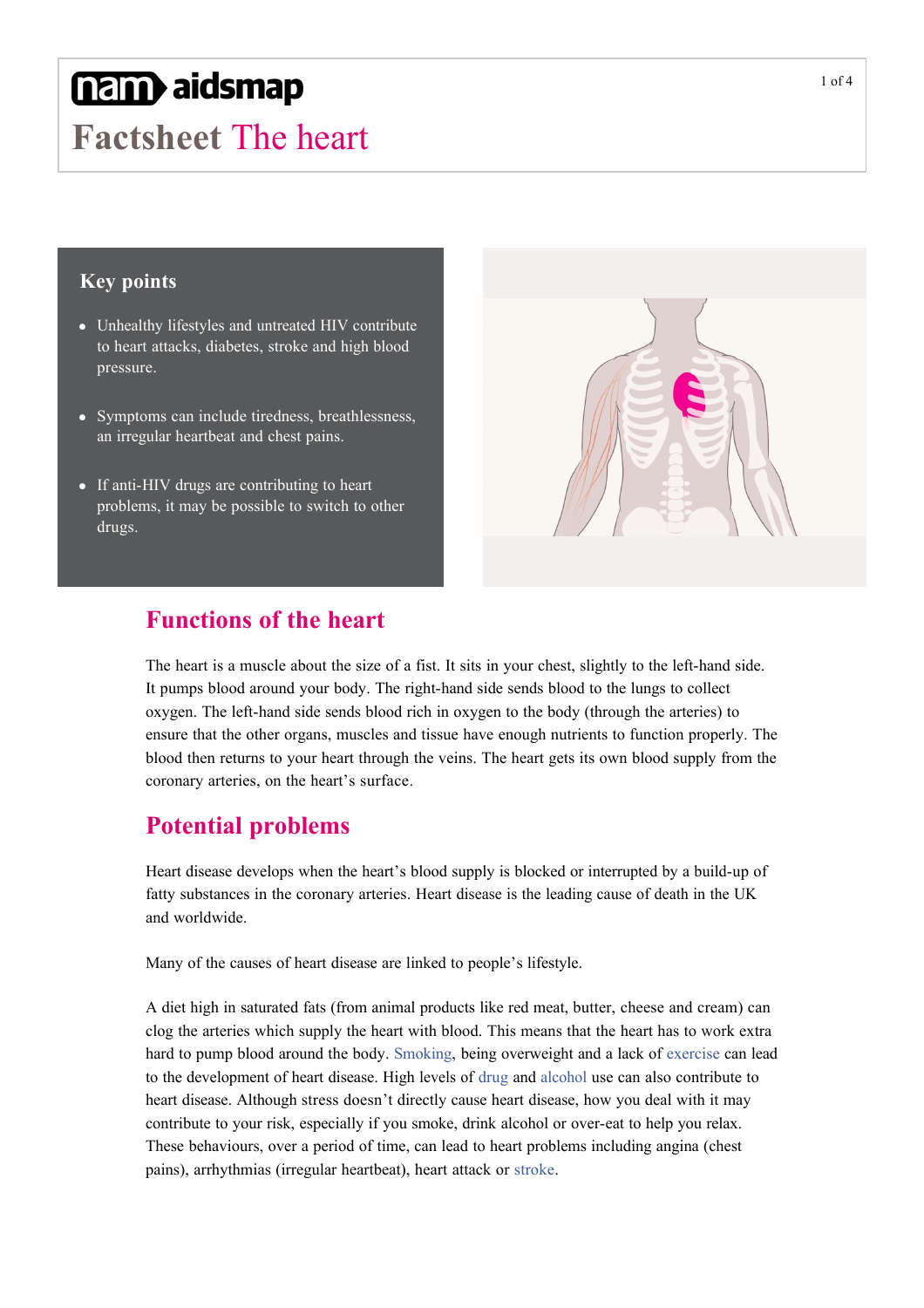# *"Basic tests involve checking blood pressure and pulse, and listening to the heart."*

Having other conditions such as [high blood pressure](http://www.aidsmap.com/High-blood-pressure/page/1044677/), high [cholesterol](http://www.aidsmap.com/Cholesterol/page/1045032/) and [diabetes](http://www.aidsmap.com/Type-2-diabetes-and-HIV/page/1327149/) can increase the risk of developing heart disease (and these conditions are often caused by the same lifestyle factors). People with a family history of heart disease may be more likely to develop it themselves. Men are more likely to develop heart disease than women, and the risk increases with age. There is some evidence that having chronic [hepatitis C](http://www.aidsmap.com/cat/1509/) infection can increase the risk of damage to the coronary artery.

There is evidence that people with HIV are at higher risk of high cholesterol and of cardiovascular (heart) disease than the general population. This risk is likely to increase the longer someone has been living with HIV, even if they are on [HIV treatment](http://www.aidsmap.com/HIV-treatment/cat/1378/) and have an undetectable [viral load.](http://www.aidsmap.com/Viral-load/cat/1657/) However, the risk will increase faster with a high viral load and a low [CD4 count.](http://www.aidsmap.com/CD4-count/cat/1656/) So starting HIV treatment is an important way of keeping the risk of heart disease as low as possible.

Some research suggests that certain anti-HIV drugs may increase the risk of heart disease slightly. The benefits of effective HIV treatment usually outweigh these risks. But you may want to discuss this with your doctor when choosing an HIV treatment combination, especially if you have other risk factors.

#### **Symptoms of heart disease**

[Tiredness,](http://www.aidsmap.com/Tiredness-and-fatigue/page/1044668/) breathlessness, an unusual heartbeat (palpitations) and chest pains are common symptoms of heart disease. You may not have any symptoms at all before you are diagnosed with heart disease. For some people, the first symptoms are noticed when they have a heart attack. These can include pain or pressure in the chest, pain in the left arm, jaw, back, abdomen or shoulder, sweating, nausea or vomiting, lightheadedness and breathlessness.

If you experience any of these symptoms, it is important that you get medical advice as soon as possible. If you suspect you are having a heart attack, call an ambulance immediately. Sit and rest until the ambulance arrives. Chew an adult aspirin tablet (300mg) if one is easily available, unless you're allergic to aspirin or you've been told not to take it. (Don't move about to find an aspirin if there isn't one handy.)

**If you experience any of these symptoms, it is important that you get medical advice as soon as possible. If you suspect you are having a heart attack, call an ambulance immediately.**

#### **Tests**

You will have some aspects of heart health monitored as part of your regular HIV check-ups,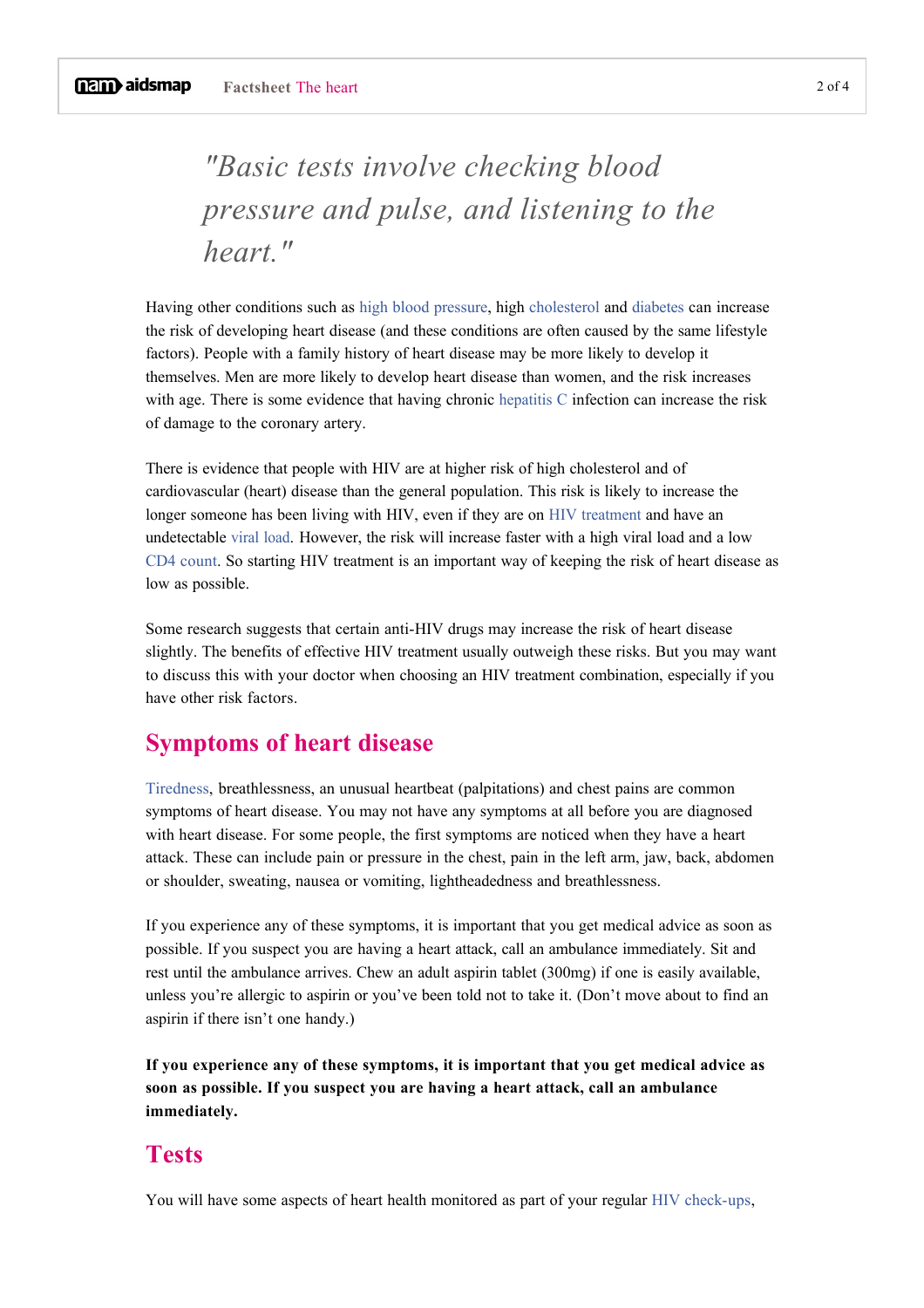especially your cholesterol levels (measured by a blood test). Your doctor or another member of your healthcare team may also talk to you about other risk factors, especially if you smoke or have high blood pressure or diabetes.

You can also have your heart health checked by your GP (family doctor). People aged 40 to 74 will be invited to an [NHS health check](http://www.nhs.uk/Conditions/nhs-health-check/Pages/What-is-an-NHS-Health-Check.aspx) every five years, or you can see your GP if you are concerned. They can check your heart health and talk to you about how to lower your risk or manage any related conditions.

Basic tests involve checking blood pressure and pulse, and listening to your heart, as well as blood tests to measure cholesterol and other blood fat levels. If your doctor suspects that you are having heart problems, you are likely to be asked to have a number of other tests. You may have an electrocardiograph (ECG) test, which involves having sensors attached to points around the body to see how well the heart is supplying blood. You may also have an exercise ECG, which monitors your heart function while you walk or run on a treadmill for 10 to 20 minutes. You can also wear a heart monitor for a period (usually 24 hours, but sometimes it can be longer), which checks the functioning of the heart over a day or more. A chest X-ray or scan may be done to see if there are any signs of damage to the heart.

#### **Treatment**

A variety of drugs are available to treat heart problems. Heart disease can't be cured, but there are ways to manage it and reduce the risk of other problems.

Drugs are available to reduce cholesterol and high blood pressure. Blood thinners, such as aspirin or other drugs, can help prevent the blood clotting and causing heart attack or stroke. Drugs, such as beta-blockers, are used to slow the heart rate, or restore a regular beat.

Surgery may be necessary in some cases to repair or replace the arteries which supply blood to the heart.

Your doctor will also talk to you about lifestyle changes to reduce the impact of heart problems on your health and day-to-day life.

#### **Looking after your heart**

Everybody can help keep their heart healthy by eating a [healthy, balanced diet.](http://www.aidsmap.com/Nutrition/cat/1480/) This includes having at least five helpings of fruit and vegetables a day, and reducing saturated fats, salt and sugar. Smoking, drinking excessively (particularly in binges), and recreational drug use (particularly cocaine and amphetamines) can all damage the heart. Not smoking, or stopping, will make a big difference to your heart health. Keeping your [alcohol consumption](http://www.aidsmap.com/Alcohol/page/2029285/) within the recommended limits and [maintaining a healthy weight](http://www.aidsmap.com/Maintaining-a-healthy-weight/page/2029276/) will help.

Doing regular [exercise](http://www.aidsmap.com/Exercise/page/1188930/) that makes you out of breath and breaks a sweat regularly is important for heart health. There is advice available on the amount of exercise recommended on the [NHS](http://www.nhs.uk/Livewell/fitness/pages/physical-activity-guidelines-for-adults.aspx)  [Choices website](http://www.nhs.uk/Livewell/fitness/pages/physical-activity-guidelines-for-adults.aspx). If you are unused to exercise or have heart problems, it is important to start gently or seek advice from your healthcare team.